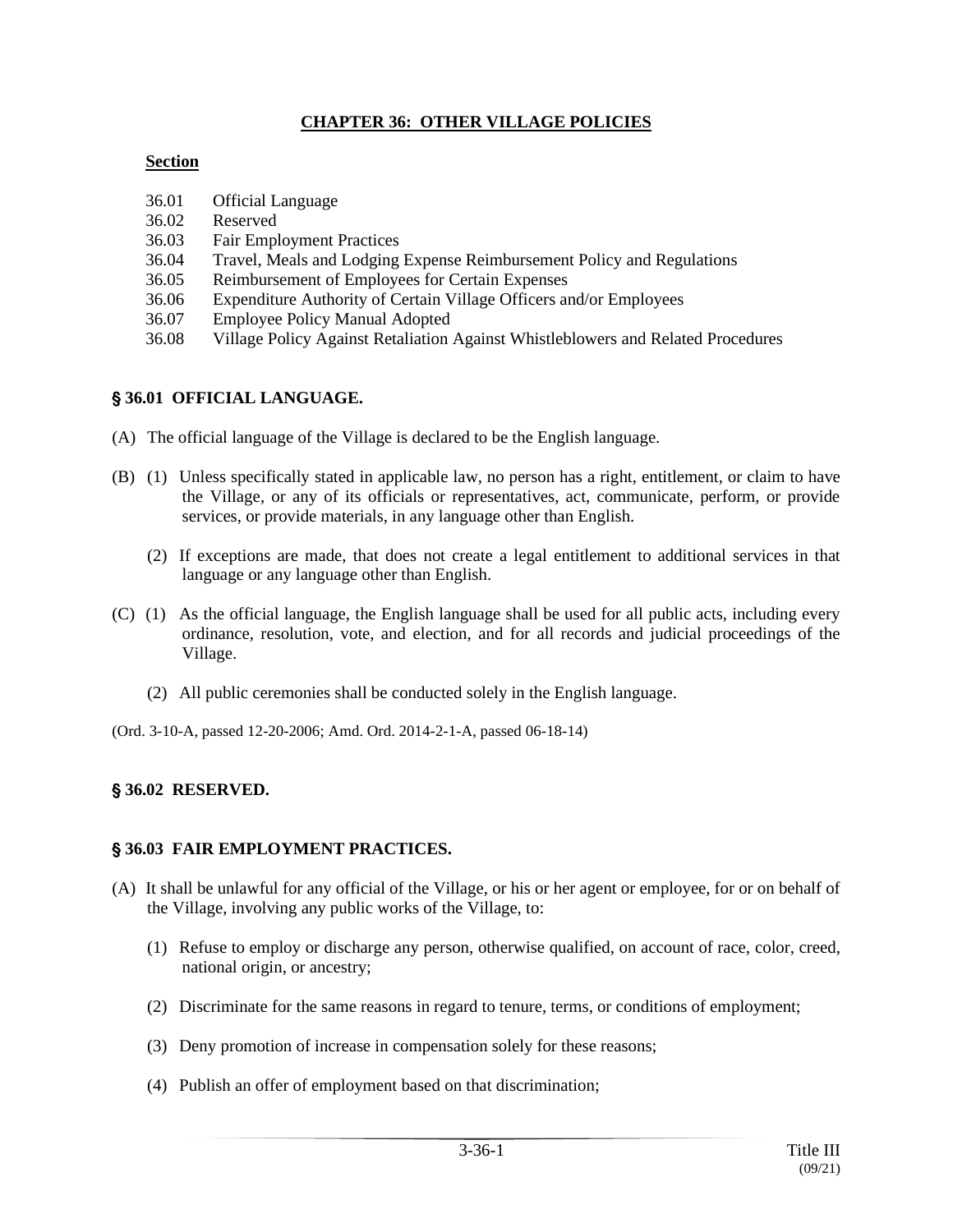- (5) Adopt or enforce any rule of employment policy which discriminates between employees on account of race, color, religion, national origin, or ancestry;
- (6) Seek that information as to any employee as a condition of employment; or
- (7) Penalize any employee or discriminate in the selection of personnel for training solely on the basis of race, color, religion, national origin, or ancestry.
- (B) All contracts hereafter negotiated or renegotiated by or for the Village shall contain the equal employment opportunity clause required by the State Fair Employment Practices Commission as a material term of all public contracts, which reads:

# "**Equal Employment Opportunity**

1. In the Event of the Contractor's noncompliance with any provision of this equal employment opportunity clause, the Illinois Fair Employment Practices Act or the Fair Employment Practices Commission's Rules and Regulations for Public Contracts, the Contractor may be declared nonresponsible and therefore ineligible for future contracts or subcontracts with the State of Illinois or any of its political subdivisions or municipal corporations, and the contract may be cancelled or avoided in whole or in part, and such other sanctions or penalties may be imposed or remedies invoked as provided by statute or regulation.

During the performance of this contract, the Contractor agrees as follows:

- 1) That it will not discriminate against any employee or applicant for employment because of race, color, religion, sex, national origin, ancestry, physical or mental handicap unrelated to ability, or an unfavorable discharge from military service: and further that it will examine all job classifications to determine if minority persons or women are underutilized and will take appropriate affirmative action to rectify any such underutilization.
- 2) That, if it hires additional employees in order to perform this contract or any portion hereof, it will determine the availability (in accordance with the Commission's Rules and Regulations for Public Contracts) of minorities and women in the area(s) from which it may reasonably recruit and it will hire for each job classification for which employees are hired in such a way that minorities and women are not underutilized.
- 3) That, in all solicitations or advertisements for employees placed by it or on its behalf, it will state that all applicants will be afforded equal opportunity without discrimination because of race, color, religion, sex, national origin, ancestry, physical or mental handicap unrelated to ability, or an unfavorable discharge from military service.
- 4) That it will send to each labor organization or representative or workers with which it has or is bound by a collective bargaining or other agreement or understanding, a notice advising such labor organization or representative of the contractor's obligations under the Illinois Fair Employment Practices Act and the Commission's Rules and Regulations for Public Contracts. If any such labor organization or representative fails or refuses to cooperate with the Contractor in its efforts to comply with such Act and Rules and Regulations, the Contractor will promptly so notify the Illinois Fair Employment Practices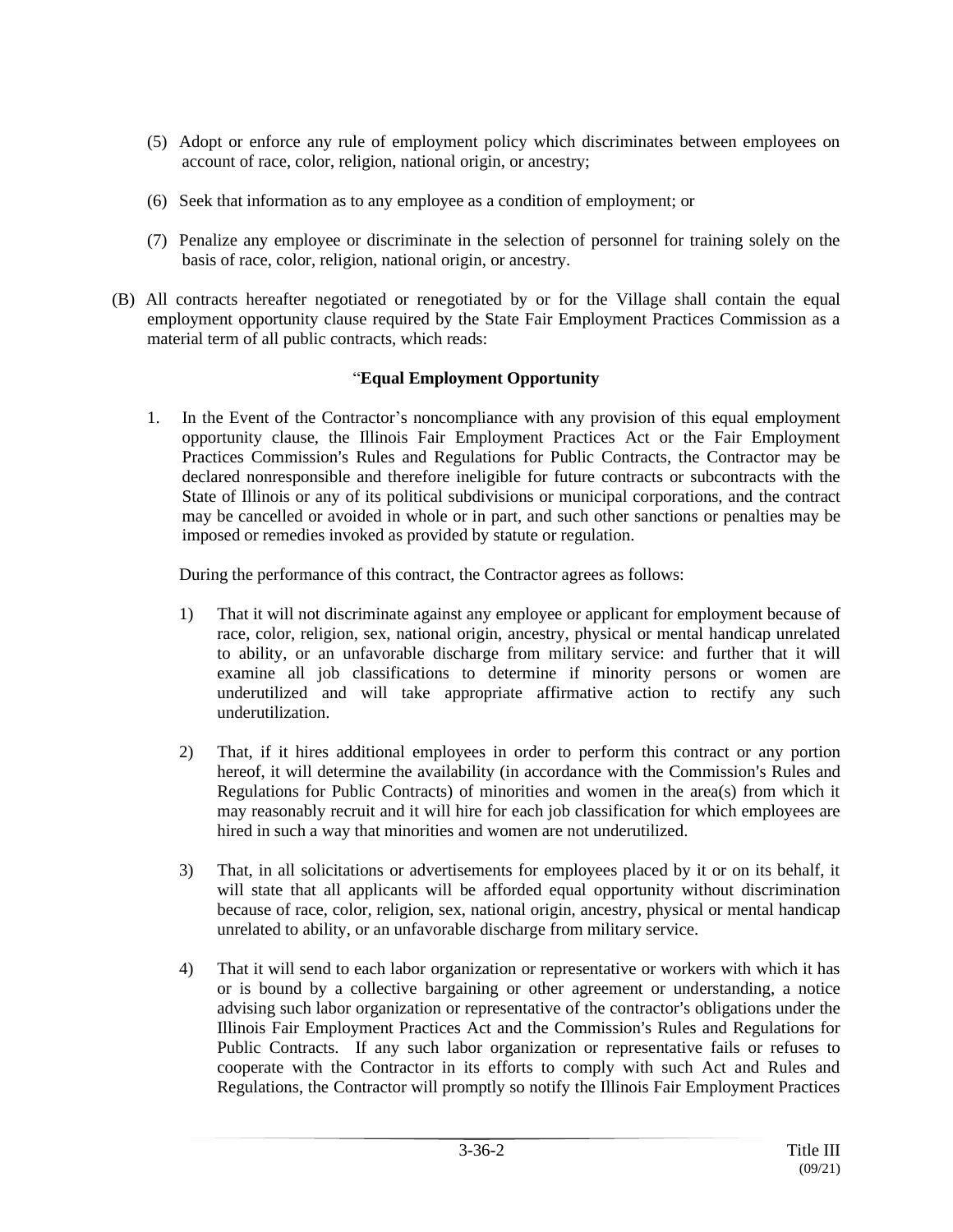Commission and the contracting agency and will recruit employees from other sources when necessary to fulfill its obligations thereunder.

- 5) That it will submit reports as required by the Illinois Fair Employment Practices Commission's Rules and Regulations for Public Contracts, furnish all relevant information as may from time to time be requested by the Commission or the contracting agency, and in all respects comply with the Illinois Fair Employment Practices Act and the Commission's Rules and Regulations for Public Contracts.
- 6) That it will permit access to all relevant books, records, accounts and work sites by personnel of the contracting agency and the Illinois Fair Employment Practices Commission for purposes of investigation to ascertain compliance with the Illinois Fair Employment Practices Act and the Commission's Rules and Regulations for Public Contracts.
- 7) That it will include verbatim or by reference the provisions of paragraphs 1 through 7 of this clause in every performance subcontract as defined in Section 2.10(b) of the Commission's Rules and Regulations for Public Contracts so that such provisions will be binding upon every such subcontractor; and that it will also so include the provisions of paragraphs 1, 5, 6, and 7 in every supply subcontract as defined in Section 2.10(a) of the Commission's Rules and Regulations for Public Contracts so that such provisions will be binding upon every such subcontractor. In the same manner as with other provisions of this contract, the Contractor will be liable for compliance with applicable provisions of this clause by all its subcontractors; and further it will promptly notify the contracting agency and the Illinois Fair Employment Practices Commission in the event any subcontractor fails or refuses to comply therewith. In addition, no contractor will utilize any subcontractor declared by the commission to be nonresponsible and therefore ineligible for contracts or subcontracts with the State of Illinois or any of its political subdivisions or municipal corporations.

With respect to the two types of subcontracts referred to under paragraph 7 of the Equal Employment Opportunity Clause above, the following is an excerpt of Section 2 of the FEPC's Rules and Regulations for Public Contracts:

Section 2.10. The term "Subcontract" means any agreement, arrangement or understanding, written or otherwise, between a contractor and any person (in which the parties do not stand in the relationship of an employer and an employee):

- (A) For the furnishings of supplies or services or for the use of real or personal property, including lease arrangements, which, in whole or in part, is utilized in the performance of any one or more contracts; or
- (B) Under which any portion of the contractor's obligation under any one or more contracts is performed, undertaken or assumed."

(Ord. 1-5-A, passed 3-15-2006; Amd. Ord. 2014-2-1-A, passed 06-18-14) Penalty, see § 10.99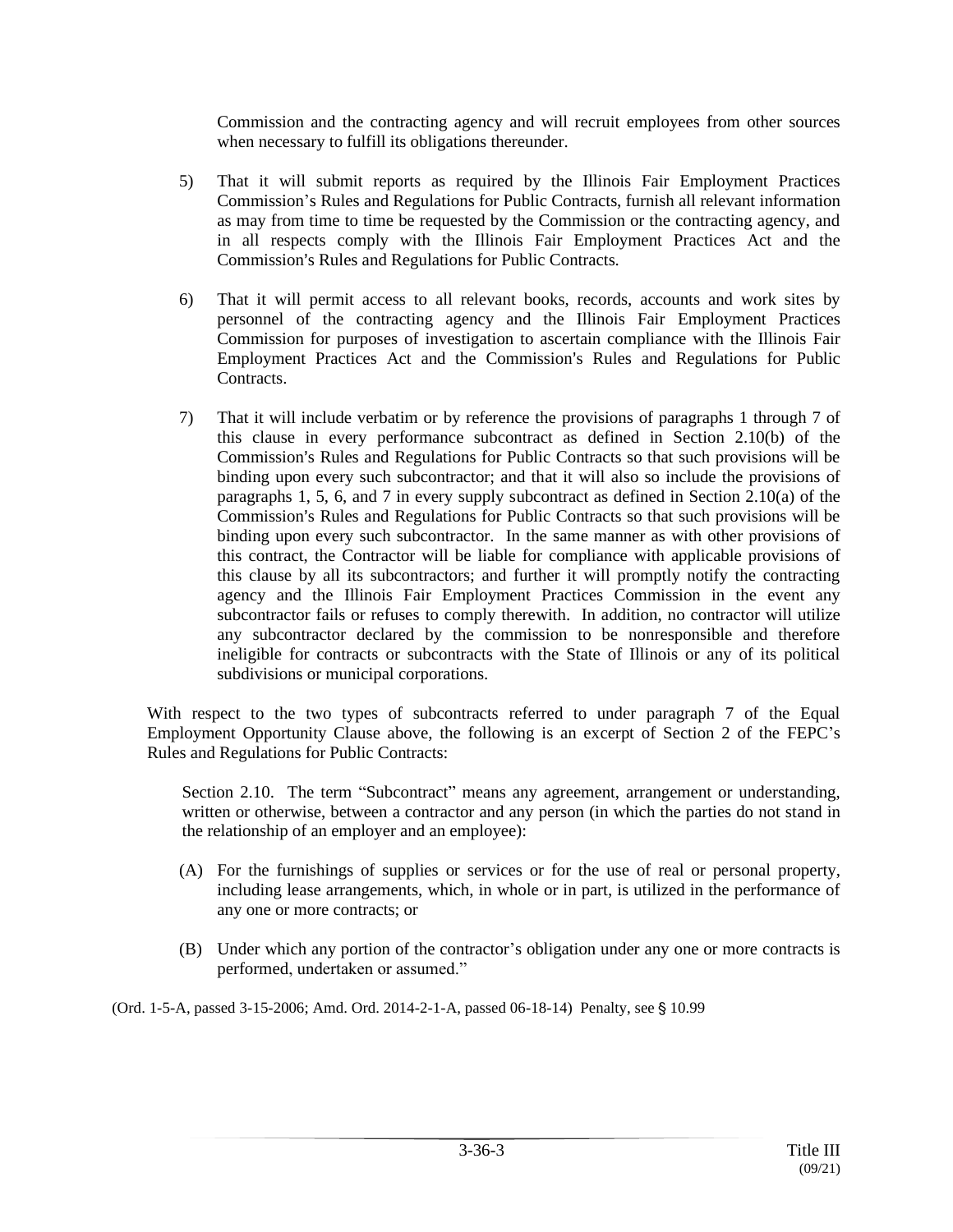### '**36.04: TRAVEL, MEALS AND LODGING EXPENSE REIMBURSEMENT POLICY AND REGULATIONS:**

#### (A) Purpose; Effective Date:

The Illinois General Assembly enacted Public Act 99-0604, the "Local Government Travel Expense Control Act" ("the Act"), the provisions of which are applicable to all units of local government, including municipalities. The purpose of this Section is to establish a Village policy and regulations which are consistent with the Act relative to the approval of and reimbursement for expenses incurred relative to travel on official Village business, which expenses shall include but not be limited to travel, meal, and lodging expenses incurred by, or which are proposed to be incurred by, members of the Corporate Authorities of the Village and all Village officers and employees. This Section 36.04 is effective as of January 1, 2017.

#### (B) Definitions:

For purposes of this Section, the following words or phrases shall have the following meanings:

"ENTERTAINMENT" shall mean and include, but not be limited to, shows, amusements, theaters, circuses, sporting events, or any other place of public or private entertainment or amusement, unless ancillary to the purpose of the program or event.

"TRAVEL" shall mean any expenditure directly incident to official travel by Village personnel involving reimbursement to travelers or direct payment to private agencies providing transportation or related services.

"VILLAGE" shall mean the Village of Port Barrington, Lake and McHenry Counties, Illinois, a non-home rule unit of local government.

"VILLAGE PERSONNEL" shall mean all elected officials, all appointed officers, and all employees of the Village.

#### (C) Village Policy and Regulations for Reimbursement of Travel, Meals, and Lodging Expenses:

(1) Applicability:

This Section shall be and is hereby applicable to each member of the Corporate Authorities and/or other subsidiary commission, committee, or board of the Village, a non-home rule unit of local government, as well as to all Village personnel, and, except as otherwise provided herein, this Section supersedes any previous policies of the Village relative to reimbursement for travel expenses.

### (2) Village Policy and Regulations:

(a) Village Policy Established: The Village hereby establishes the Village's "Travel, Meals, and Lodging Reimbursement Policy" and Regulations as set forth in this Section for the reimbursement of travel expenses related to the official business of the Village incurred by or to be incurred by members of the Corporate Authorities and subsidiary boards, commissions, and/or committees of the Village, or by Village elected or appointed officials, officers and employees (sometimes referred to herein as the "Policy"), which Policy shall be as set forth below: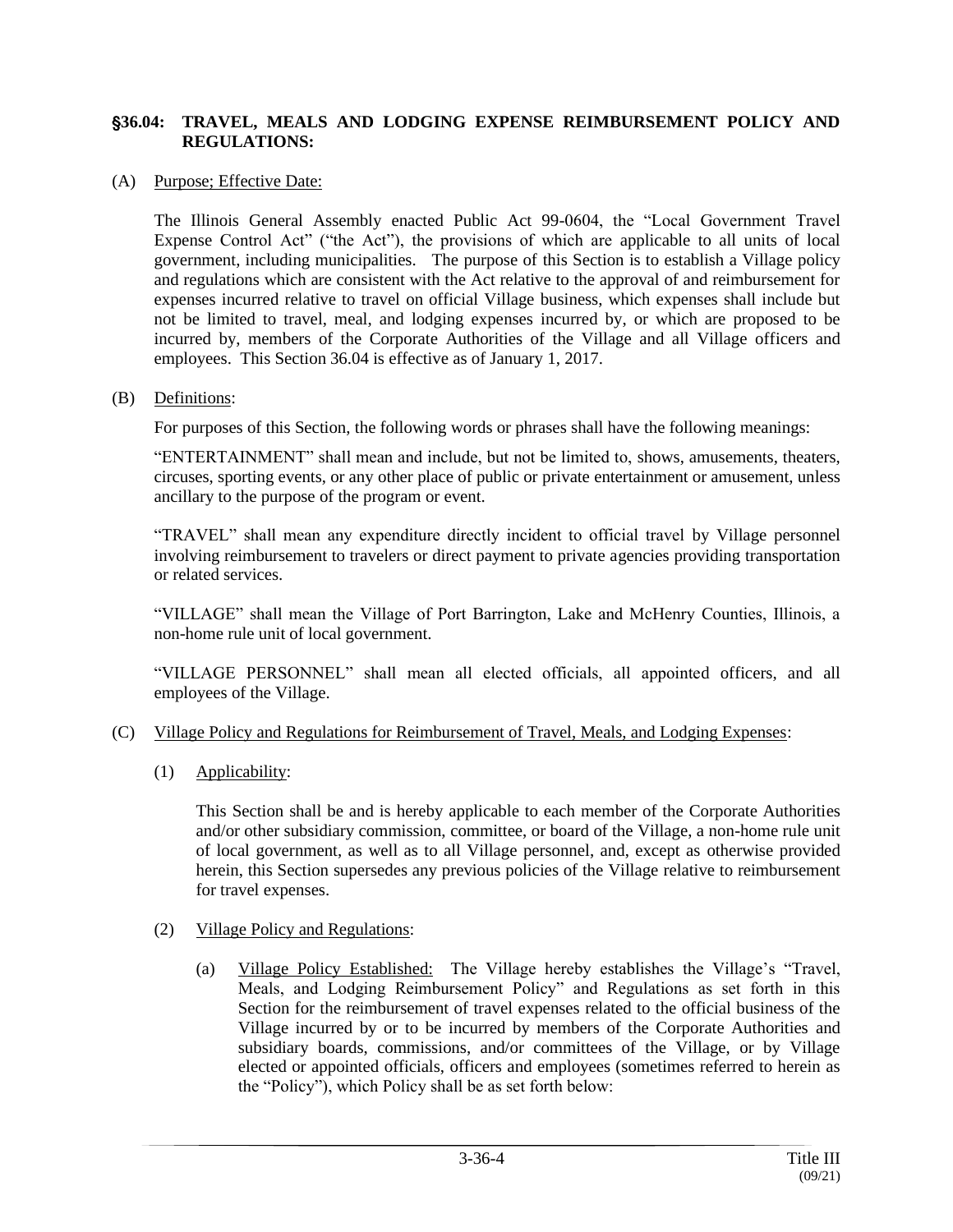# (b) Introduction:

- (i) Travel can play an important role in accomplishing the Village's mission to provide superior and responsive governmental services to Village residents. Good judgment and ethical practices on the part of each traveler are important factors in controlling travel expenses and ensuring that travel on behalf of the Village contributes to the Village's mission.
- (ii) The travel authorization process is the responsibility of the Village President. Travel authorization is a two part process that includes the approval of the travel in advance and the reporting of expenses following the completion of the trip. Approval of travel expense reports is more than a formality. It indicates that expenses submitted have been reviewed and complied with Village procedures regarding travel and authorized business expenses.

# (c) Required Procedures:

- (i) All Village personnel (i.e., all elected and appointed officials, officers, and/or employees) traveling or incurring business expenses on behalf of the Village, and those responsible for the approval of these expenses, are expected to follow the procedures described below to report and maintain control over travel expenses. The policies detailed below apply to all funds under Village control and are superseded only in those instances in which another agency is paying for the travel and applies specific and more restrictive rules and rates.
- (ii) Travel Authorization: Village policy requires that all travel that includes an overnight stay must be approved in advance by the Village President, except that for members of the Corporate Authorities of the Village, their reimbursement must be approved by a roll call vote of the Corporate Authorities of the Village at an open meeting held by the Corporate Authorities. This applies to even in instances in which the travel has been budgeted or a travel advance is not requested. Requests for travel authorization shall be submitted using the Village's Travel and Expense Reimbursement Report Form.
- (iii) Travel Arrangements: Village personnel should arrange travel using the least expensive means that is both safe and practical. Village personnel should use good judgment when determining logical routes for arriving at the intended destination.
- (iv) Air Travel: Village personnel are required to request flights according to approximate arrival and departure time, rather than by specific carrier or flight number, in order to obtain the lowest available fare with logical routing for all trips. In general, lowest available fare is defined as the least costly fare available at the time of ticketing, and may include one stopover or connecting flight. (This is not intended to limit travelers who may wish to arrange air fare using more than one stopover or connecting flight as savings and time permits.) In order to take advantage of available discounted fares, travelers are requested to make reasonable adjustments in their travel plans.

Village personnel should make air travel arrangements as far in advance as possible to take advantage of special fare savings. Travelers should be aware that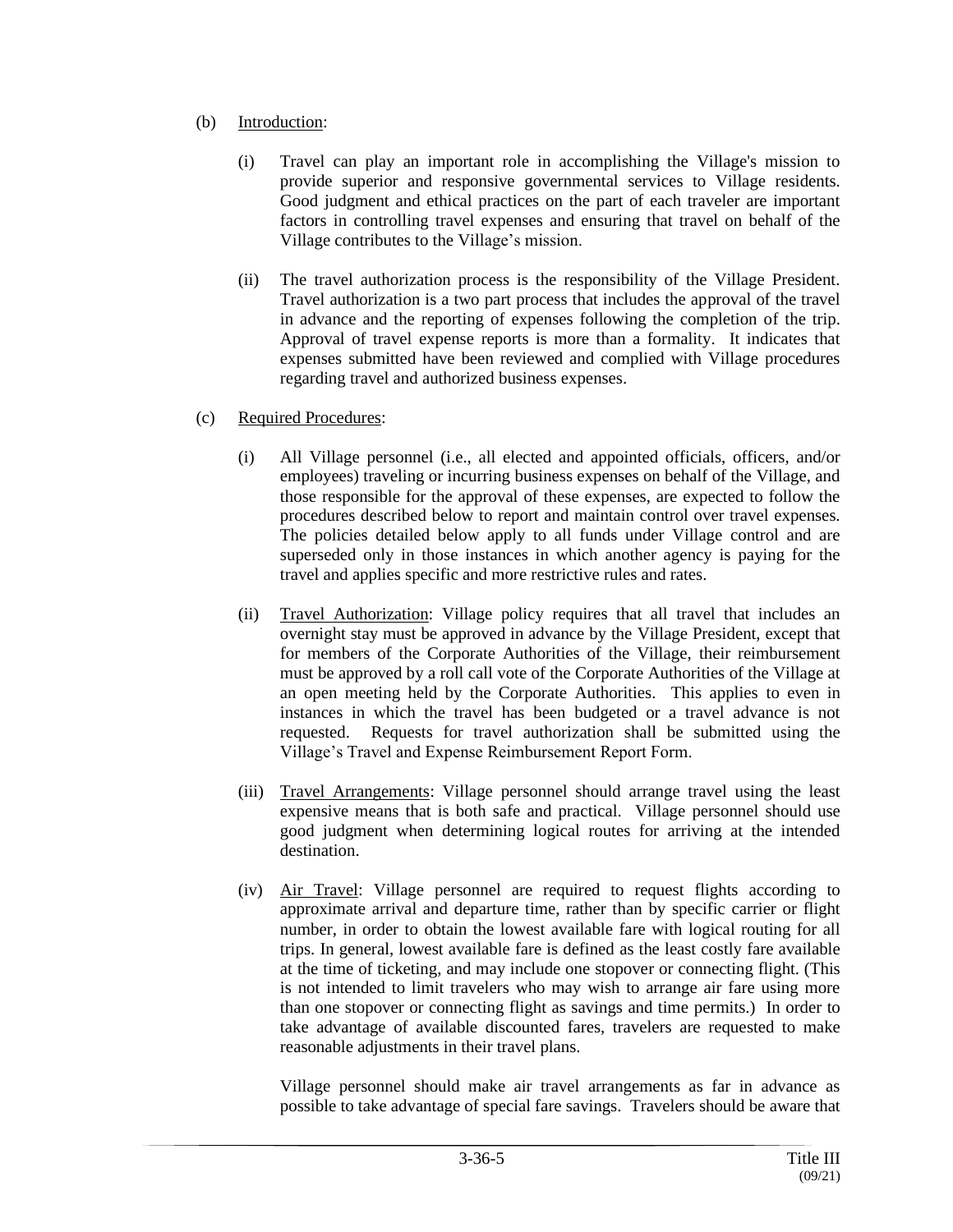some discounts have travel restrictions and cancellation penalties, and therefore good business judgment should be exercised. All air travel at Village expense must be by the least expensive fare type.

- (v) Ground Transportation: It is expected that Village personnel use the most effective ground transportation available, considering cost, time, and availability. The cost of public transportation is reimbursable and does not require a receipt unless one can be obtained.
	- (a) Taxi and Airport Transportation: Whenever practical, airport or hotel ground transportation should be the preferred method of transportation to hotels or meeting sites. Taxis may be used as necessary taking into consideration the cost of other means of transportation. A receipt is required for reimbursement of these expenses.
	- (b) Rental Passenger Automobiles: Rental automobiles may be used as necessary but must be approved in advance by the Village President. Receipts are required for reimbursement of all expenses related to rental automobile use.
	- (c) Personal Vehicles: Expenses of travel by automobile are reimbursable at the IRS authorized rate in effect at the time of travel. The mileage reimbursement allowance covers all automobile related costs; gasoline, insurance, maintenance etc. Toll charges and parking fees when supported by receipts, are reimbursable in addition to mileage allowance. The total personal automobile expenses shall not exceed the lowest available air fare. Village personnel using personal vehicles on Village business must have adequate automobile insurance coverages in effect at all times when utilizing one's personal vehicle(s) for Village business in compliance with Village policy.
- (vi) Meals: The per diem allowance for meals including taxes and tips while on Village business shall not exceed the Internal Revenue Service (IRS) standard allowance for the locality, as found in Publication 1542 of the IRS. If the location traveled to is not included in the IRS publication, the standard meal allowance for the nearest city shall apply. Meal expenses and incidental expenses exceeding the standard per diem allowance are the responsibility of the respective Village personnel. The current standard allowance varies by locality with some locations in Illinois being higher than the standard rate.

When traveling on Village business, Village personnel should select restaurants which are reasonably priced for the locality. In addition, the Village will not in any event pay for alcoholic beverages, whether consumed with meals on a trip for Village business or otherwise, and receipts are required for meals purchased during the course of a trip for Village business.

Per diem allowances for partial days traveled shall be based on the per meal allowances outlined below. These allowances shall also apply to Village personnel attending in-state seminars and conferences not requiring an overnight stay. In either event, Village personnel will not receive a per diem allowance but will be reimbursed for meals not included in the registration costs. The following limits shall apply to meals purchased while conducting Village business: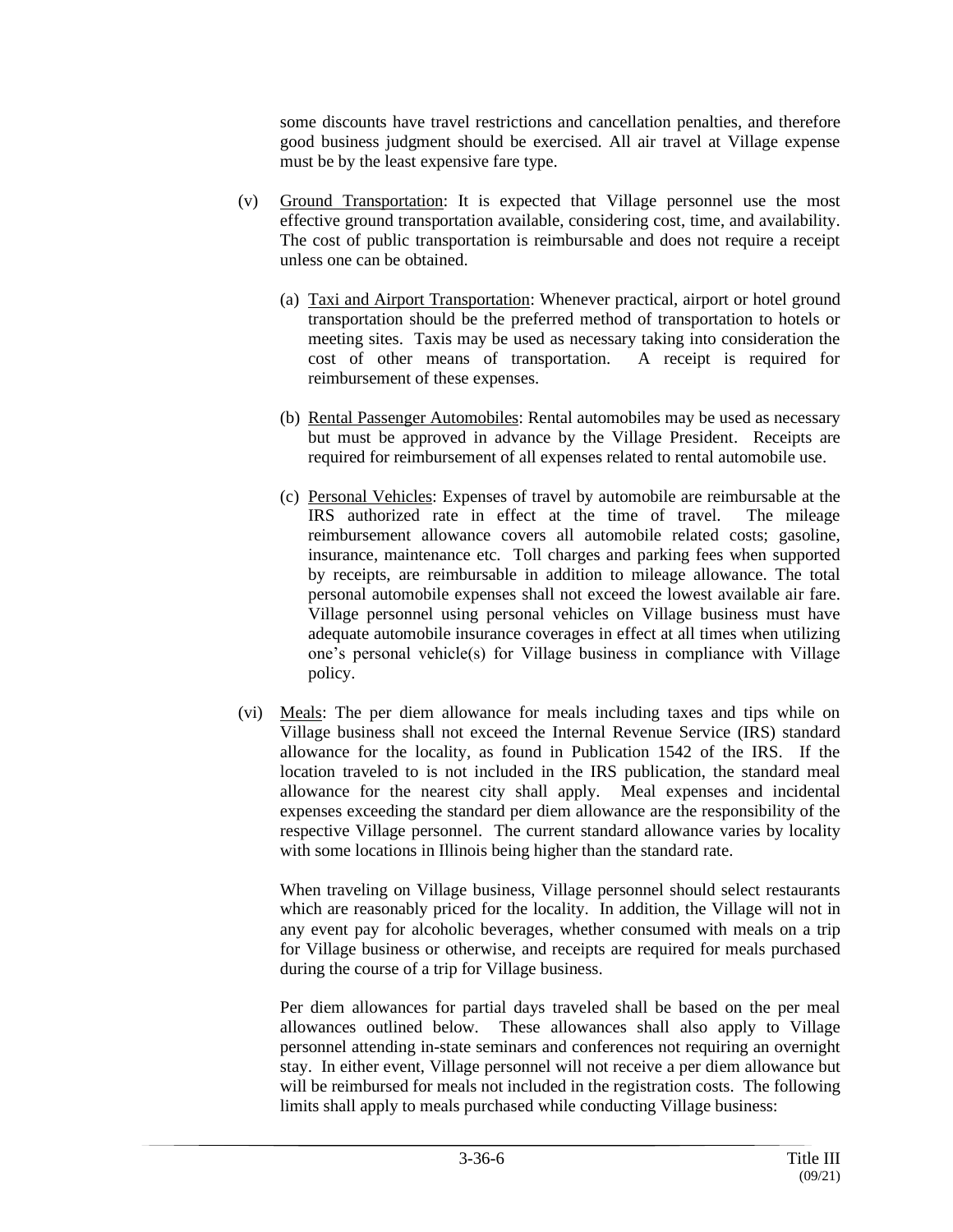- (a) Breakfast: Breakfast will be reimbursed whenever travel begins earlier than a normal breakfast and no meal is served at the seminar, conference, or other approved event. For a one day or half day seminar or training, Village personnel need to provide evidence that attendance required them to begin travel before 7 AM for reimbursement to occur. For instance, if Village personnel are attending a seminar in the suburbs that begins at 9 AM, he/she should not expect a reimbursement for breakfast to occur. The per diem meal allowance for breakfast shall be \$10.
- (b) Lunch: Lunch will be reimbursed provided that the trip begins before the lunch hour (or concludes following the normal lunch hour) and lunch is not included as part of the conference, seminar, or other approved event. The per diem meal allowance for lunch shall be \$15.
- (c) Dinner: Dinner will be reimbursed when Village personnel are away from the Village for the evening meal or does not return until after the normal dinner hour and no meal was provided as part of the conference, seminar, or other approved event. The per diem meal allowance for dinner shall be the balance of the IRS per diem allowance for the locality. For example, if the IRS per diem meal allowance for the locality is a total of \$50, the allowance for dinner shall be \$25 (calculated as \$50 minus \$10 for breakfast and \$15 for lunch).
- (vii) Lodging: Village personnel are expected to use reasonably priced lodging. When making reservations or registering, the person shall request and use the government rate or the conference rate, where available, but may, in any event, use one of a block of reserved rooms set aside for a conference, seminar, meeting, or other similar event. Lodging at the location of the respective event, meeting, seminar, or conference should be obtained whenever possible. Otherwise, good judgment should be used in selecting hotels which provide comfortable lodging at reasonable prices.
- (viii) Accompaniment by Family Member: The Village will not reimburse Village personnel for travel costs of family members traveling with Village personnel on official Village business. Should a family member accompany the Village personnel for personal reasons, only those costs related to the Village personnel's travel may be reimbursed.
- (ix) Combined Business/Personal Travel: Whenever Village personnel, for his or her convenience and/or enjoyment, travels to an approved event on official Village business by an indirect route or interrupts Village travel for personal travel or other reasons, any additional expenses incurred related to such personal travel are the responsibility of the Village personnel.
- (x) Non-Allowable Expenses: The Village's policy is to reimburse Village personnel for all reasonable and necessary expenses incurred while transacting the affairs of the Village. However, there are specific types of expenses which are considered to be personal, and are therefore not reimbursable. These include but are not limited to: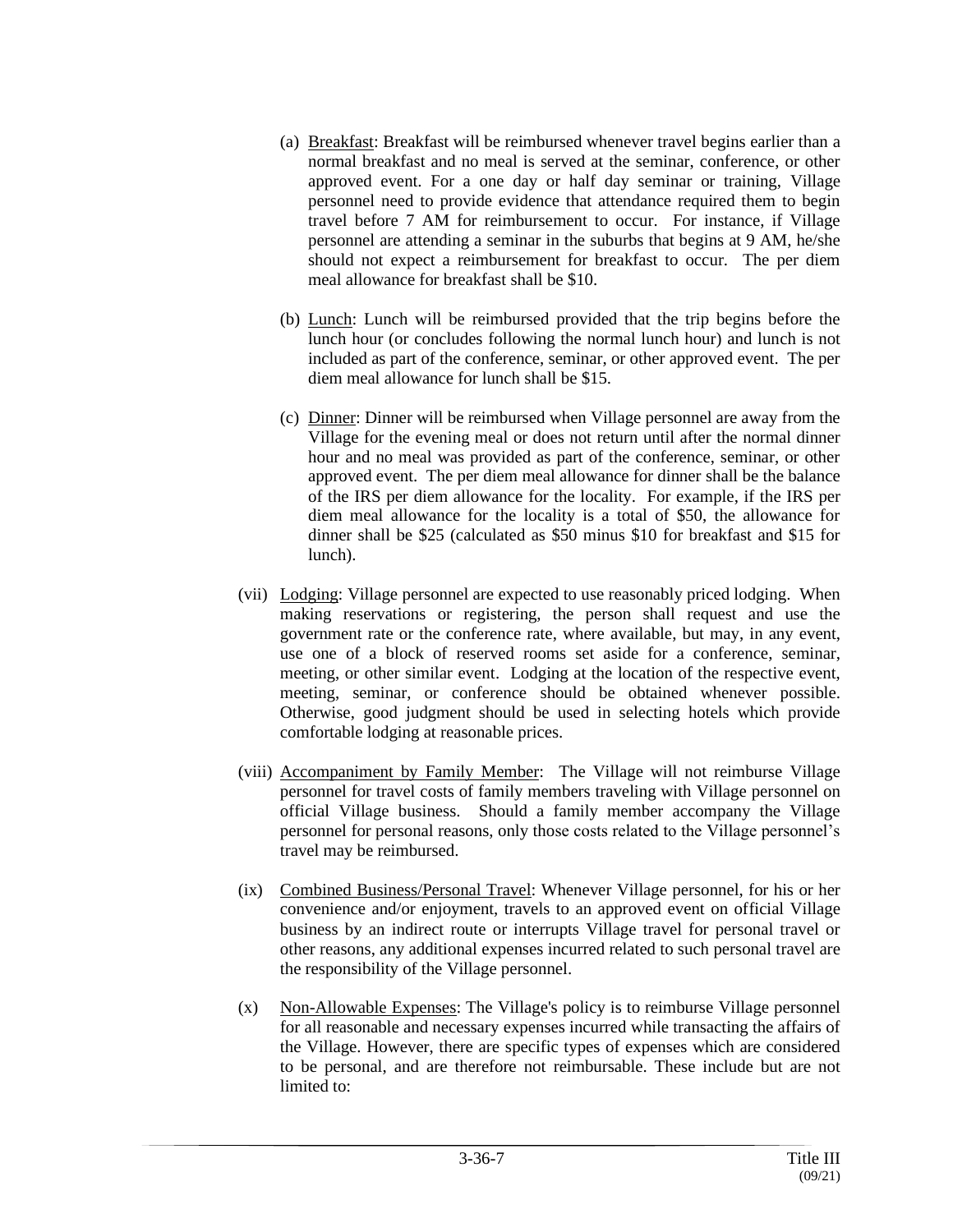- (a) Cleaning, pressing, and laundering or dry-cleaning of clothing;
- (b) Personal entertainment including movies, videos or hotel/motel pay per view services;
- (c) Airline and other trip insurance;
- (d) Beautician, barber, manicurist and shoe shine;
- (e) Personal telephone calls;
- (f) Repairs on personal vehicle(s) damaged while on Village business;
- (g) Traffic violations and court costs;
- (h) Membership fees in airline or other clubs and/or associations; or
- (i) The purchase of alcoholic beverage(s).
- (xi) Approved Forms of Payment: The preferred form of payment for travel expenses is by use of the credit card maintained by the Village for those expenses that can be paid in advance, such as airfare or a hotel room. Payments to Village personnel for other travel related expenses will be made after a copy of the completed Travel and Expense Reimbursement Report Form, together with all of the receipts for which reimbursement is requested, which has been approved by the Village President, has been submitted to the Village Treasurer and payment has been authorized by the Village Board where required by this Policy and/or by this Section. No payments will be made until and unless the Travel and Expense Reimbursement Report Form has been approved by the Village President.

Village personnel that have Village-issued credit cards by the Village may use them to pay for travel related expenses. However, Village personnel shall still be responsible for obtaining receipts and submitting a completed Travel and Expense Reimbursement Report Form to the Village Treasurer when the travel has been completed.

- (xii) Advances: The Village will not provide travel advances since the major travel expenses should be paid by using the credit card maintained by the Village. The Village will expedite reimbursing Village personnel for their travel expenses.
- (xiii) Expense Reporting: The Travel and Expense Reimbursement Report Form ("the Form") should be completed in accordance with the instructions noted on the Form. Village personnel should provide as much detailed information as possible of all expenses itemized on the Form, including the cost of registration, books, literature, meals, hotel, airfare, etc. regardless of whether such expenses were paid directly to a vendor (e.g. registration fees) or by credit card (e.g. hotel bill). Original receipts must be included with the Form, except when it is impractical to do so or when specifically exempted by this Travel Policy (e.g. cost of public transportation, tips, parking meters, etc.).
- (d) Type(s) of Travel for Which Reimbursement May Be Requested: Village personnel may request reimbursement for the following type(s) of travel, lodging, and meals: Travel, lodging, and meals incurred in regard to professional municipal association meeting(s) and conference(s), continuing education meeting(s) and conference(s), economic development meeting(s) and conference(s); attendance at meeting(s) and/or conference(s) of intergovernmental organizations, associations, and/or councils of government, including but not limited to their annual meeting(s), conference(s), dinner(s), and/or legislative event(s); and fact-finding trip(s), legislative adjudication and/or administrative trip(s) to attend proceeding(s), hearing(s), and/or meeting(s) of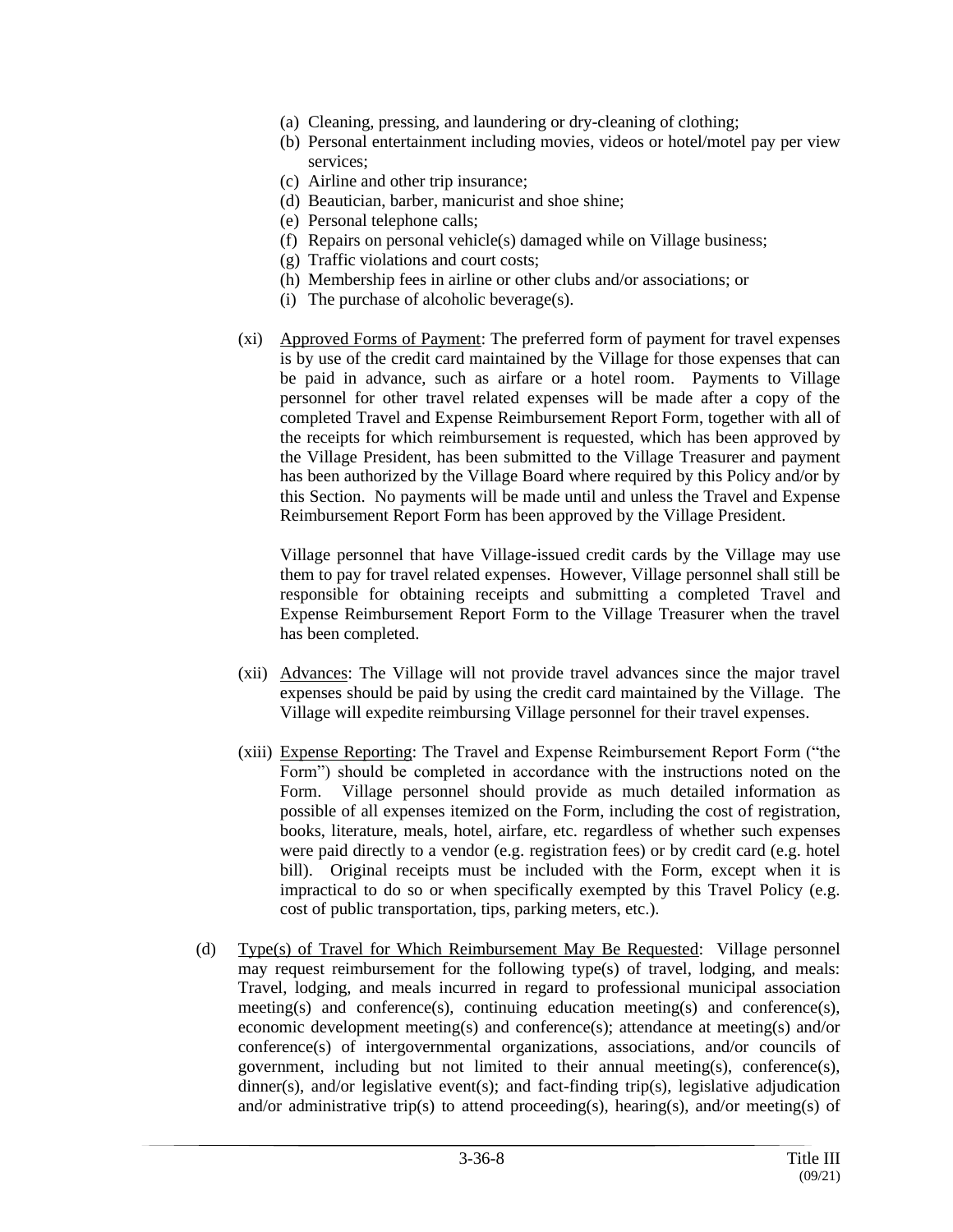other unit(s) of government, or meeting(s) with the members thereof, relative to matters directly or indirectly relating to official Village business, Village matters and/or activities, and/or impacting the Village and/or its officers, employees, and/or residents (sometimes collectively referred to herein as "Official Village Business").

- (e) Entertainment Expenses: The Village shall not provide any reimbursement for entertainment expenses, as that term is defined herein.
- (f) Reimbursement of Expenses Incurred By or to be Incurred By All Village Personnel, Other Than Members of the Corporate Authorities:
	- (1) Each person requesting reimbursement by the Village of expenditures incurred, or to be incurred, for travel related to the official business of the Village shall be required to complete a form of request for reimbursement, as may be amended from time to time, provided by the Village and shall submit written evidence of all such expenses for which approval for reimbursement by the Village is requested. The information required to be provided on said form shall include, but not be limited to, the following:
		- (a) The name and job title, office or position with the Village of the individual who received or is requesting reimbursement;
		- (b) The date(s) and the nature of the official Village business for which such expenses were or are expected to be incurred;
		- (c) If expenses have not yet been incurred, written estimate of the expected cost of the travel, meals, or lodging for which reimbursement is requested; and
		- (d) If expenses have already been incurred, written receipt of the cost of the travel, meals, or lodging for which reimbursement is requested.
	- (2) Reimbursement to any Village personnel (other than a member of the Corporate Authorities) for such travel expenses shall require the written approval of the Village President, or his or her designee.
- (g) Reimbursement of Expenses Incurred By or to be Incurred By Members of the Corporate Authorities of the Village:
	- (1) Each member of the Corporate Authorities of the Village requesting reimbursement by the Village of expenditures incurred, or to be incurred, for travel related to Official Village Business as defined in this Section shall be required to complete a form of request for reimbursement, as may be amended from time to time, provided by the Village and shall submit written evidence of all such expenses for which approval for reimbursement by the Village is requested. The information required to be provided on said form shall include, but not be limited to, the following:
		- (a) The name, job title, or office with the Village of the individual who received or is requesting reimbursement;
		- (b) The date(s) and the nature of the Official Village Business for which such expenses were or are expected to be incurred;
		- (c) If expenses have not yet been incurred: A written estimate of the expected cost of the travel, meals, or lodging for which reimbursement is requested;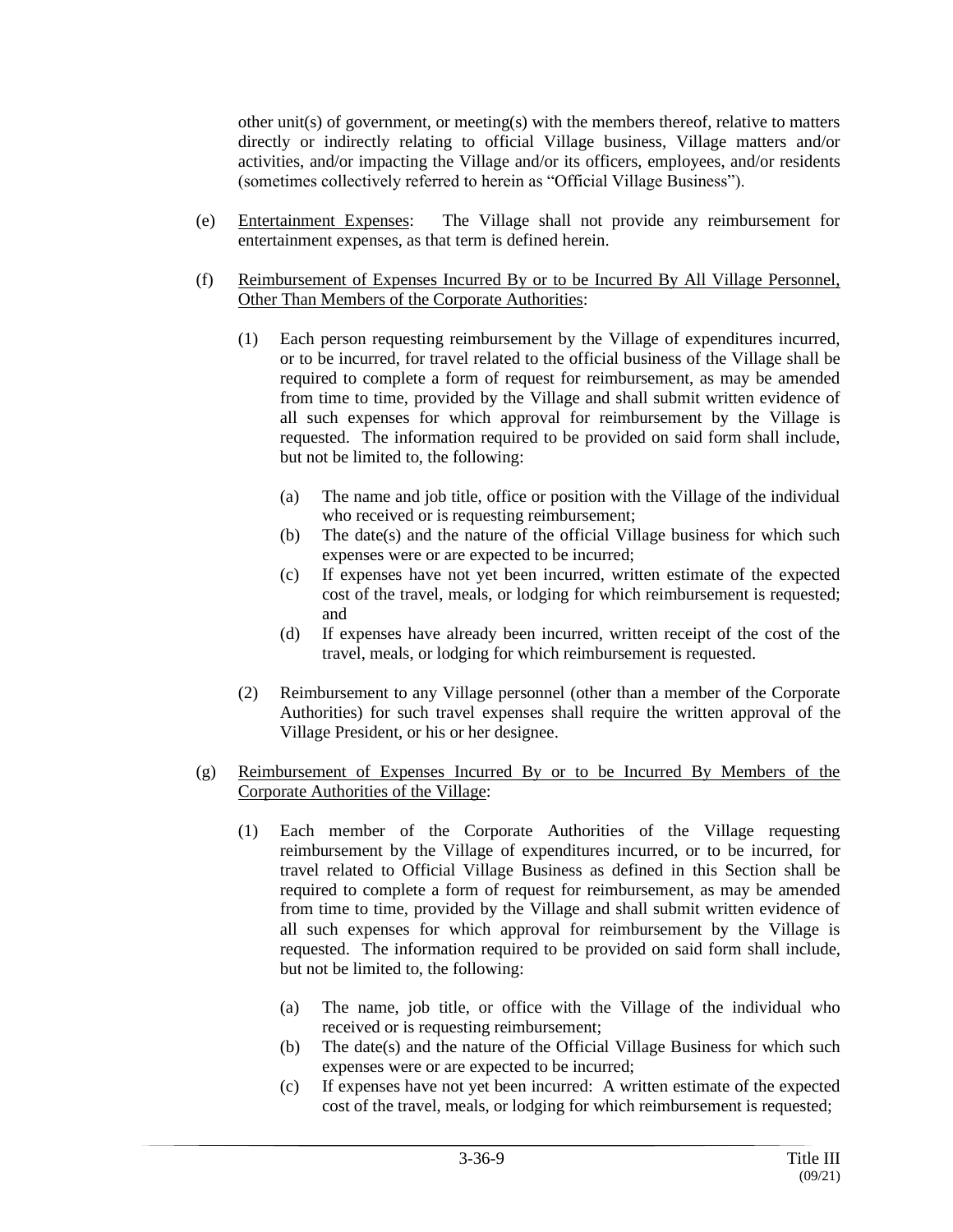- (d) If expenses have already been incurred: A written receipt of the cost of the travel, meals, or lodging for which reimbursement is requested;
- (e) If reimbursement is being requested by a member of the Corporate Authorities of the Village related to the attendance at an event by such member's spouse, the specific event or event(s) must be identified and the reason for such request must be provided in writing.
- (2) Reimbursement for members of the Corporate Authorities for all such travel, meals, and lodging expenses requires the written approval by a roll call vote of the Corporate Authorities at an open meeting held by the Corporate Authorities.
- (h) Maximum Cost of Expenses Which May Be Approved for Reimbursement: The maximum cost of expenses which may be approved for reimbursement by the Village for any travel, transportation, meals, and/or lodging shall be those amounts as set forth in this Section, as amended from time to time.
- (i) Approval of Expenses in Excess of the Approved Maximum Cost(s) or the Approved Estimated Cost(s):
	- (1) Any request by Village personnel for reimbursement by the Village for costs incurred or estimated costs to be incurred for travel, meals, and/or lodging which are in excess of the approved maximum amount of expense for any such item or items shall require the approval by roll call vote of the Corporate Authorities of the Village at an open meeting held by the Corporate Authorities of the Village.
	- (2) If an expense or expenses is or are incurred by any Village Personnel pursuant to an emergency or other extraordinary circumstance(s), as determined by the Corporate Authorities of the Village, and exceed(s) the respective maximum amount(s) otherwise permitted by this Section for reimbursement, such expense(s) shall require the written approval by roll call vote of the Corporate Authorities of the Village at an open meeting held by the Corporate Authorities of the Village.
- (j) Public Records: As provided in the Act, all documents, including any forms and/or receipts submitted to the Village for reimbursement are and shall be public records subject to disclosure under the Illinois Freedom of Information Act (5 ILCS 140).

(Ord. 2016-12-21-3, passed 12-22-16)

# '**36.05: REIMBURSEMENT OF VILLAGE EMPLOYEES FOR CERTAIN EXPENSES:**

- (A) Village Policy:
	- (1) It is a policy of the Village of Port Barrington ("Village") to reimburse employees for certain expenditures or losses incurred by the employee within the employee's scope of employment and directly related to services performed by such employee for the Village. The Village is not responsible for losses due to an employee's own negligence, losses due to normal wear, or losses due to theft unless the theft was a result of the Village's negligence.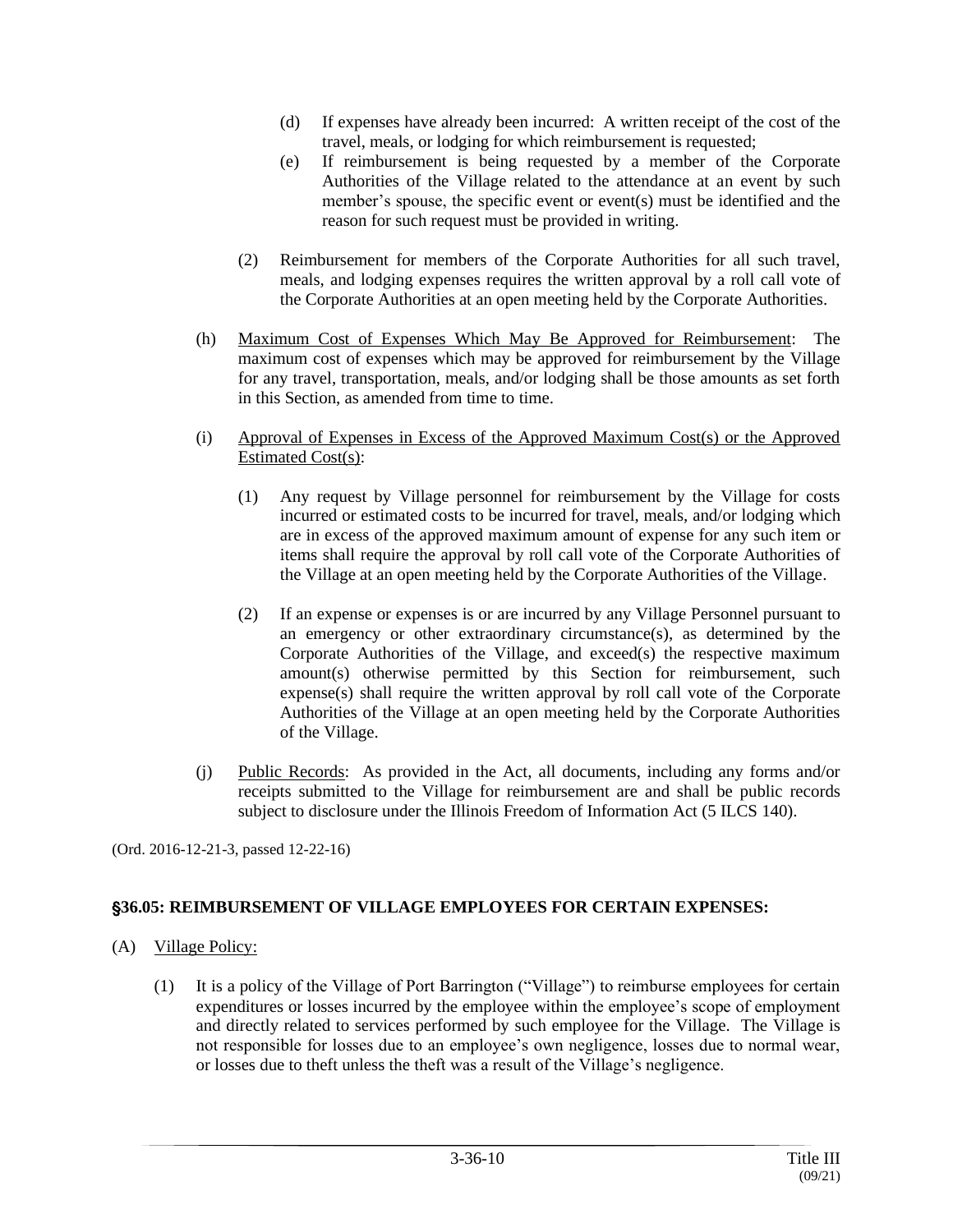- (2) Statutory Authority: This Policy is adopted in compliance with Public Act 100-1094, which became effective January 1, 2019, and which amended the Illinois Wage Payment and Collection Act (820 ILCS 115/9.5).
- (3) Municipal officers, officials, and employees may also be subject to additional conditions or restrictions regarding reimbursement of expenses related to their specific offices or positions with the Village based upon Illinois statutes and this Village Code, including but not limited to Section 36.04, "Travel, Meals and Lodging Expense Reimbursement Policy and Regulations".
- (B) Definitions: For purposes of this Section, the following words or phrases shall have the following meanings:

"EMPLOYEE" shall mean an employee, officer, or official of the Village of Port Barrington, Illinois.

"EXPENDITURE(S), AUTHORIZED" shall mean any expenditure(s) or loss(es) that is or are requested by the employer and approved in advance by the employee's immediate supervisor, which, when approved, may include, but not be limited to: mileage on personal vehicle(s), meals, registration fees, training expenses, tolls and parking fees.

"EXPENDITURE(S), UNAUTHORIZED" shall mean any expenditure(s) or loss(es) that is not or are not requested by the employer and/or not approved in advance by the employee's immediate supervisor, and may include, but not be limited to: home Internet service, personal cell phone expenses, laptop(s), tablet(s), tools and equipment, alcoholic beverages, and entertainment expenses.

"IMMEDIATE SUPERVISOR", for all Village employees, shall mean and refer to the Village President.

"NECESSARY EXPENDITURE(S)" shall mean any authorized expenditure(s) by a Village employee incurred for the discharge of his or her employment duties, subject to the other provisions of this Section.

"VILLAGE" shall mean the Village of Port Barrington, Lake and McHenry Counties, Illinois, a non-home rule unit of local government.

- (C) Reimbursement for Authorized Expenditures:
	- (1) Prior Approval Required: In order to ensure reimbursement for an authorized expenditure incurred by an employee of the Village for which reimbursement is or will be sought, said employee must receive the prior written approval of the Village President prior to incurring such expense. Any expenditure that is not requested by the Village and approved by an employee's immediate supervisor prior to purchase is deemed an unauthorized expenditure and may not be reimbursed.
	- (2) The Village shall be required to reimburse an employee of the Village for any authorized expenditure(s) as defined herein not later than 30 calendar days after such expense is incurred by such employee upon the Village's receipt of supporting written documentation for such expenditure(s).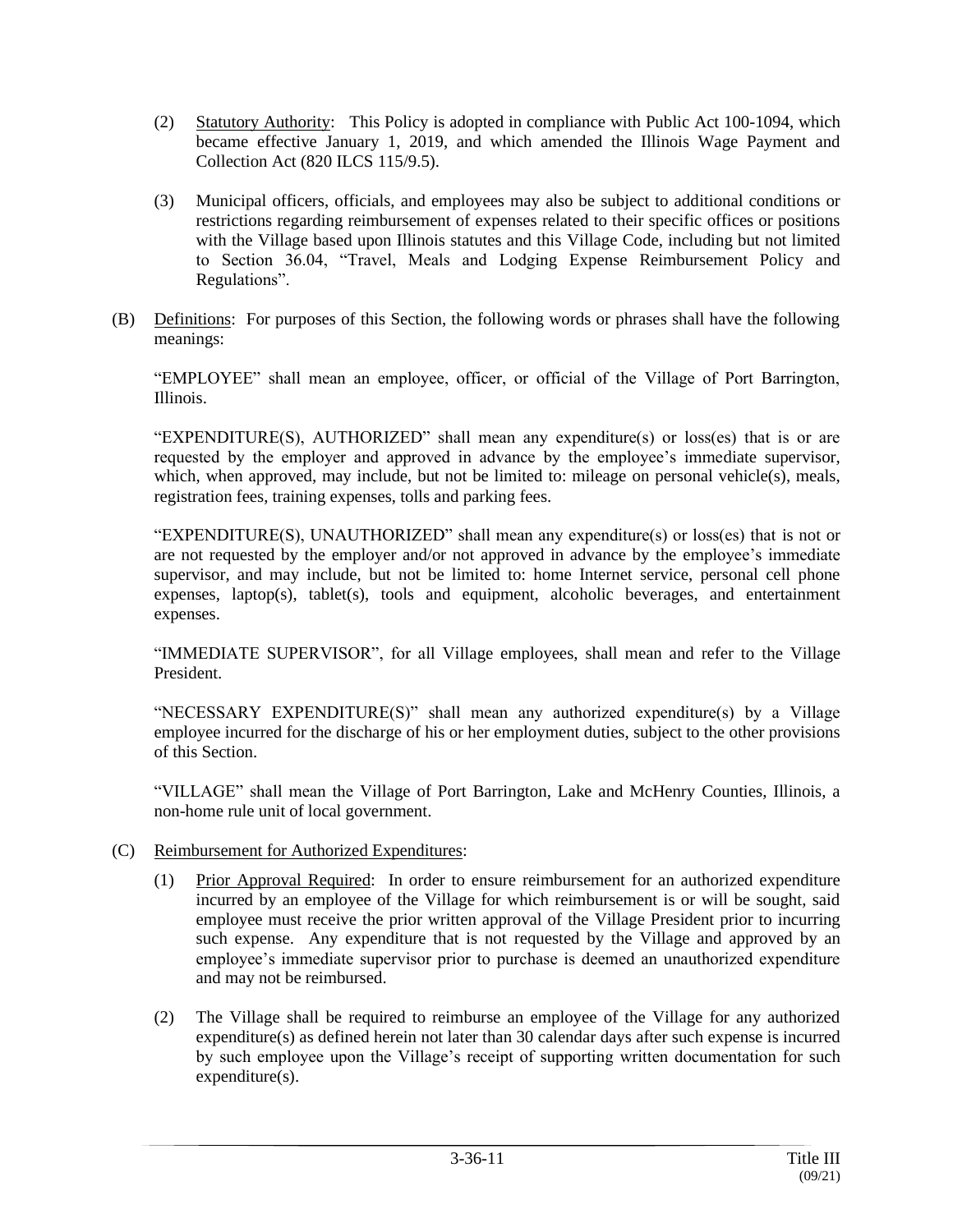- (3) The Village is not required to reimburse an employee for an expense that is considered an "unauthorized expenditure" which may not be reimbursed, except at the sole discretion of the Board of Trustees of the Village.
- (D) Travel, Meals, and/or Lodging Expenses: Reimbursement of travel, meals, or lodging expenses incurred by a Village officer or employee is governed by Section 36.04 of this Village Code pursuant to the Local Government Travel Expense Control Act (50 ILCS 150/).
- (E) Written Pre-Approval for Authorized Expenses Required:
	- (1) A Village employee shall submit a written request to purchase any of the above authorized expenditures at least three (3) business days in advance of incurring the expense utilizing an "Expense Reimbursement Approval Form" which will be provided by the Village President.
	- (2) Following pre-approval of the authorized expense, the Village employee will be reimbursed as provided in the following section. If the authorized expense is not approved following a written request, the Village employee will not be entitled to reimbursement.
	- (3) In the event that an authorized expense is not pre-approved, reimbursement will be at the sole discretion of the Village Board of Trustees.

# (F) Reimbursement Procedure for Authorized Expenditures:

- (1) A Village employee shall submit an "Expense Reimbursement Approval Form" along with appropriate supporting written documentation not later than thirty (30) calendar days after incurring the authorized expense. Where supporting documentation does not exist, is missing or lost, the employee shall submit a signed statement regarding any such receipts.
- (2) A Village employee may not be entitled to reimbursement if the employee has failed to comply with this Section.

(Ord. 2019-07-02, passed 07-17-2019)

# '**36.06: EXPENDITURE AUTHORITY OF CERTAIN VILLAGE OFFICERS AND/OR EMPLOYEES**

- (A) Notwithstanding anything contained in this Code to the contrary, in the event of an emergency and/or exigent circumstances affecting the public health, welfare or safety, contracts may be let and/or purchases made for materials, goods, supplies, equipment, and/or services, and/or to incur other expenditures for or on behalf of the Village, to the extent necessary to resolve such exigent circumstances and/or such emergency without any public advertisement for bids in the respective manner set forth in Paragraphs B, C, and D below. The Village officer or Village employee making such expenditure on behalf of the Village shall, in each instance, promptly inform the Village Treasurer of any such contract and/or expenditure and/or any related obligation and the respective amount(s) thereby expected to be expended. The Village Treasurer shall add such items to the Village's List of Monthly Bills Payable next following the incurrence of such expense for approval and/or ratification by the President and Board of Trustees at their next regular meeting.
- (B) Expenditure Authority of a Village Trustee: Each Village Trustee, or his or her designee, shall be and is hereby authorized to enter into a contract and/or to make purchases of materials, goods, supplies, equipment, and/or services and/or to incur other expenditures for or on behalf of the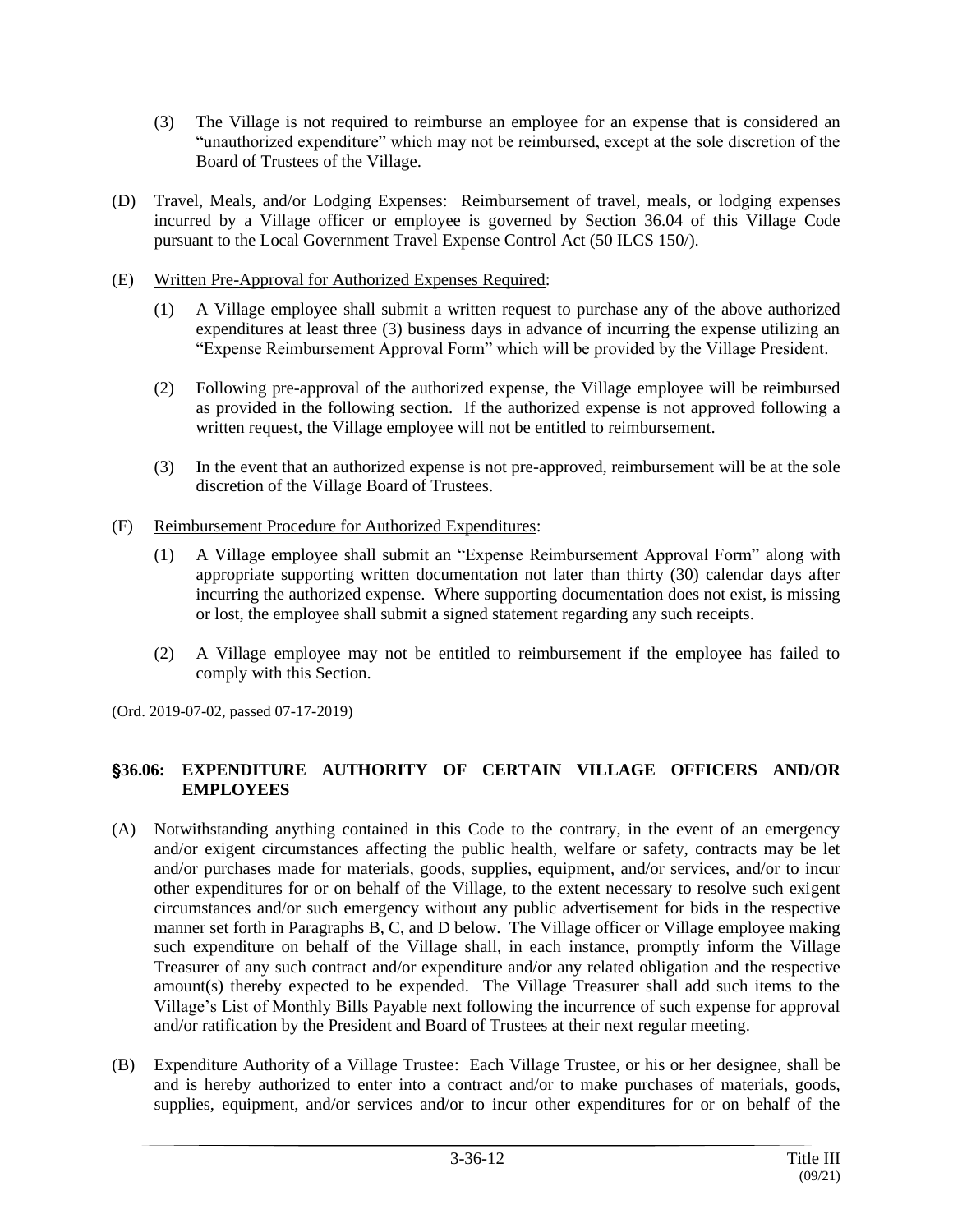Village as may be authorized by the current annual appropriation ordinance and/or by the current Annual Budget of the Village then in effect, provided that each such purchase or expenditure by a Village Trustee that may create an obligation for the Village in excess of Five Hundred Dollars (\$500.00) shall first be authorized by the Corporate Authorities of the Village, unless otherwise specifically provided in advance by said Corporate Authorities.

- (C) Expenditure Authority of Director of Public Works: The Village's Director of Public Works, or his or her designee, shall be and is hereby authorized to enter into a contract and/or to make purchases of materials, goods, supplies, equipment, and/or services and/or to incur other expenditures for or on behalf of the Village as may be authorized by the current annual appropriation ordinance and/or by the current Annual Budget of the Village then in effect, provided that each such purchase or expenditure by the Director of Public Works that will create an obligation for the Village in excess of One Thousand Five Hundred Dollars (\$1,500.00) shall first be authorized by the Corporate Authorities of the Village, unless otherwise specifically provided in advance by said Corporate Authorities.
- (D) Expenditure Authority of the Village President: The Village President shall be and is hereby authorized to enter into contracts and/or to make purchases of materials, goods, supplies, equipment, and/or services and/or to incur other expenditures for or on behalf of the Village as may be authorized by the current annual appropriation ordinance and/or by the current Annual Budget of the Village then in effect, provided that each contract, purchase, and/or expenditure by the Village President that may create an obligation for the Village in excess of Ten Thousand Dollars (\$10,000.00) shall first be authorized by the Corporate Authorities of the Village, unless otherwise specifically provided in advance by said Corporate Authorities*.*

(Ord. 2019-10-01, passed 10-21-2019)

# '**36.07: EMPLOYEE POLICY MANUAL ADOPTED**

The Employee Policy Manual of the Village dated September 15, 2021 is hereby approved, adopted, and incorporated by reference as if set out herein in its entirety, effective on said date. A copy of said Employee Policy Manual dated September 15, 2021 is on file in the office of the Village Clerk for public reference and inspection.

(Ord. 2021-09-02, passed 09-15-2021)

#### '**36.08: VILLAGE POLICY AGAINST RETALIATION AGAINST WHISTLEBLOWERS AND RELATED PROCEDURES**

(A) Definitions: For purposes of this Section, the following words and/or phrases shall have the following meanings:

"Auditing official" shall have the meaning set forth in 50 ILCS 105/4.1(i).

"Employee" shall have the meaning set forth in 50 ILCS 105/4.1(i).

"Improper governmental action" shall have the meaning set forth in 50 ILCS 105/4.1(i).

"Retaliate", "retaliation", or "retaliatory action" shall have the meaning as set forth in 50 ILCS 105/4.1.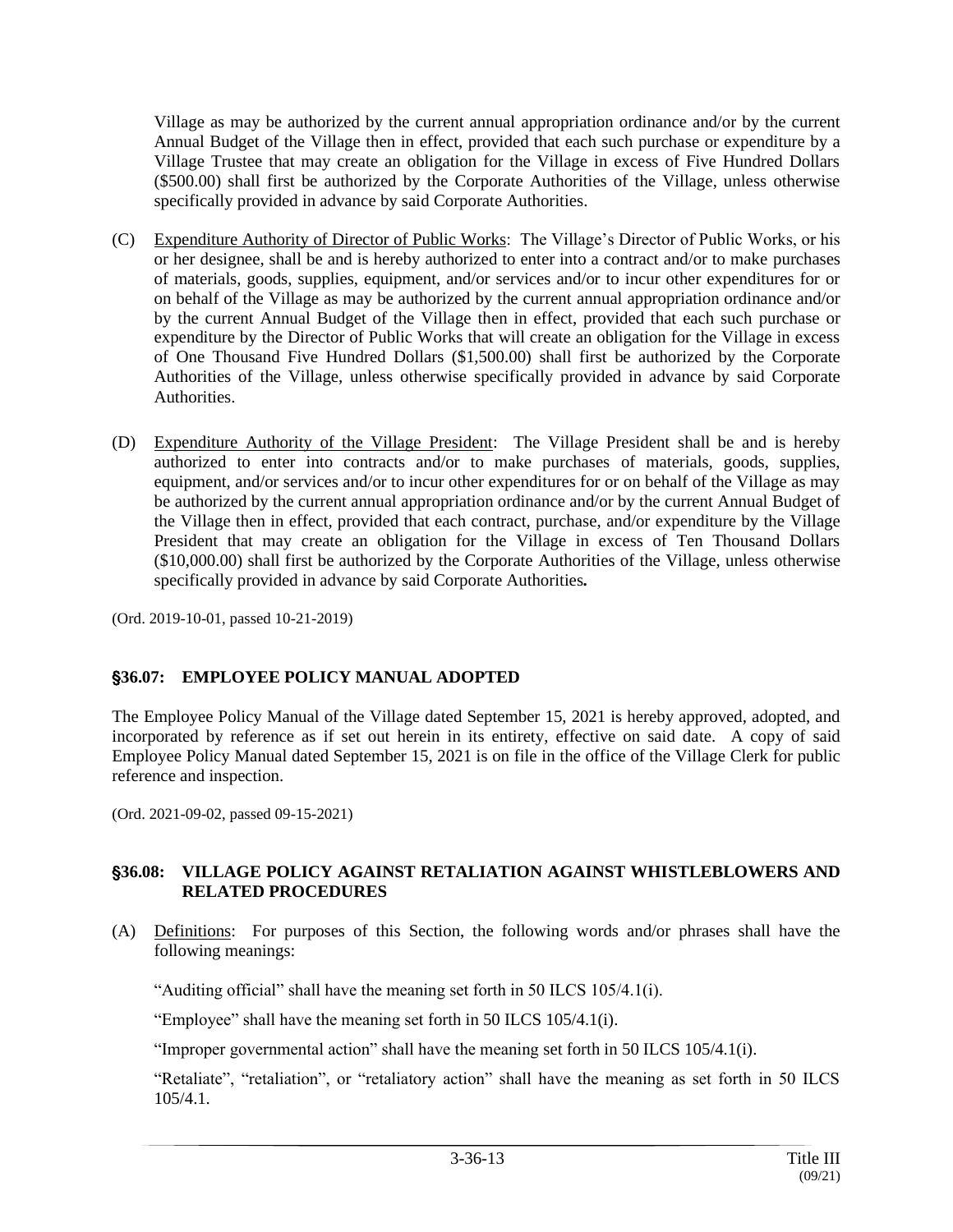"Whistleblower" shall mean any Village employee or contractor of the Village who: (a) reports an alleged improper governmental action, (b) cooperates with an investigation by an auditing official related to a report of alleged improper governmental action, and/or (c) testifies in a proceeding or prosecution arising out of an alleged improper governmental action.

- (B) Retaliation Against Whistleblower Prohibited: No agent or representative of the Village, or another employee, shall retaliate against any Village employee or contractor of the Village who is or may be a whistleblower as defined in this Section.
- (C) Statutory Remedies Available to a Whistleblower: The remedies which are available to Village employees or to contractors of the Village subjected to adverse actions for reporting alleged improper governmental action shall include those remedies provided in 50 ILCS 105/4.1(f).
- (D) Statutory Procedure for Invoking Whistleblower Protections: To invoke the protections of 50 ILCS 105/4.1, a Village employee and/or any contractor of the Village shall make a written report of alleged improper governmental action to the appropriate auditing official. A Village employee or contractor of the Village who believes he or she has been retaliated against in violation of 50 ILCS 105/4.1 must submit a written report relative thereto to the auditing official within sixty (60) days of gaining knowledge of the retaliatory action. If the auditing official is the individual allegedly committing the improper governmental action, the employee or contractor may report the alleged improper governmental action in writing to an alternative auditing official of the Village or to any State's Attorney.
- (E) Auditing Officials Designated: The Village hereby designates the following three (3) persons as alternative auditing officials pursuant to 50 ILCS 105/4.1: (1) the Village President, (2) the Village Attorney, or (3) the Village Treasurer. A Village employee or contractor of the Village wishing to make a written report relative to an alleged improper governmental action shall provide such written report to such alternate auditing official as he or she believes to be more appropriate, given the nature of his or her complaint. No Village employee or contractor shall be obligated to report any alleged improper governmental action to any Village auditing official who is alleged to be the subject of such report.
- (F) Responsibilities of Auditing Official(s): The responsibilities of the Village's Auditing Official(s) shall include, but shall not be limited to the following:
	- (1) The auditing officials selected by the Village shall utilize written processes and procedures as set forth in this Section for managing complaints of alleged improper governmental action which are submitted pursuant to 50 ILCS 105/4.1.
	- (2) Each auditing official shall investigate and dispose of reports of alleged improper governmental action referred to him or her in accordance with the procedures established herein.
	- (3) If an auditing official of the Village concludes that an alleged improper governmental action has taken place or concludes that the Village or any department, employee or officer thereof has or have hindered a Village auditing official's investigation into the report, the auditing official shall notify in writing the Village President and the other alternative auditing officials and any other individual or entity the auditing official deems necessary in the circumstances.